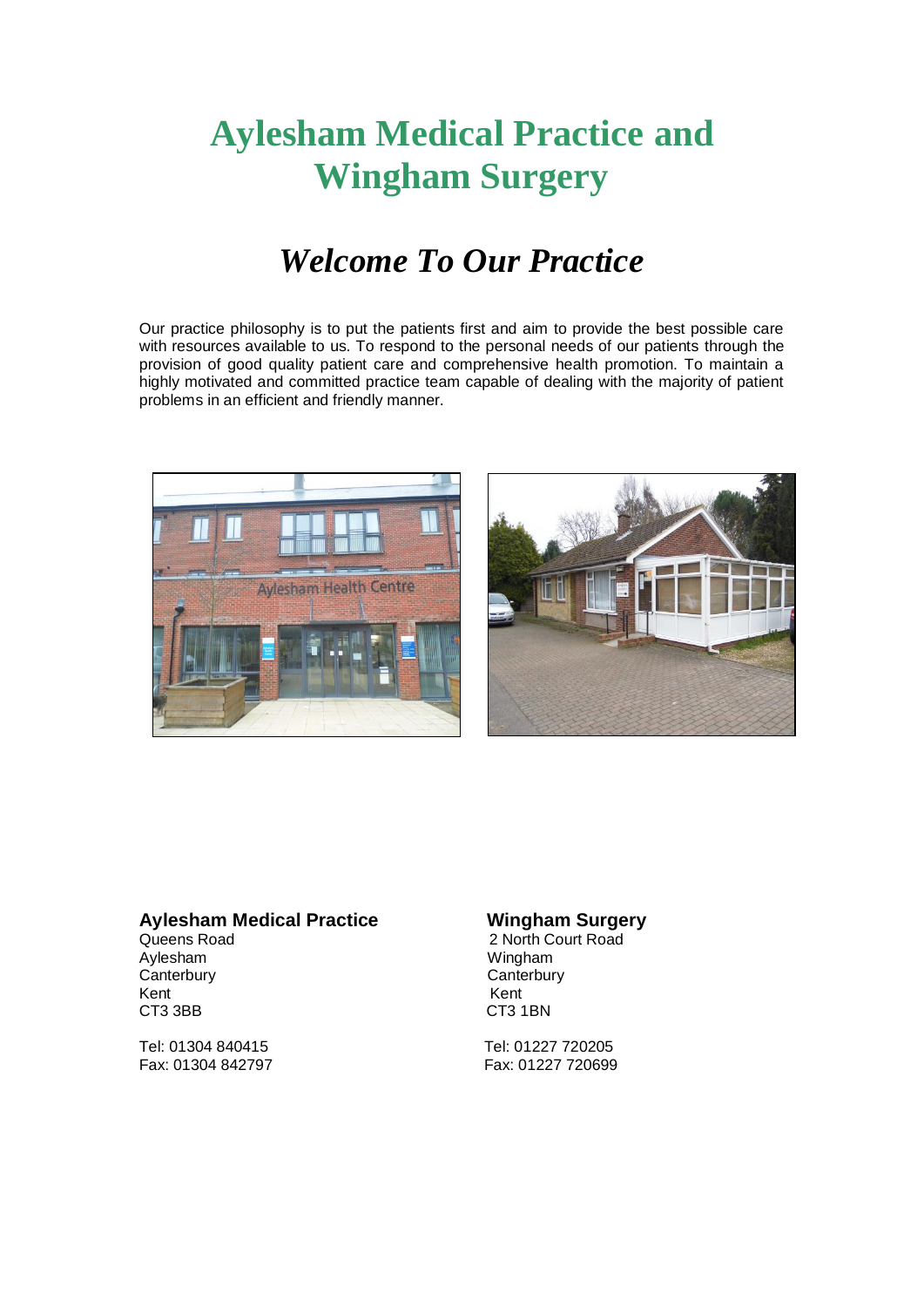#### **Surgery Hours**

Aylesham is open Monday to Friday 0800 to 1800. A receptionist is available throughout the day to make appointments, take enquiries and handle prescription requests. Telephone lines are open 8.00am-6.30pm.

Wingham Surgery is open Tuesday,and Friday 0800 to 1800 and Thursday 0800 to 1400 closed Mondays and Wednesdays. Services are available on a Monday and Wednesday at Aylesham Medical Practice. A receptionist is available throughout the day to make appointments, take enquiries and handle prescription requests. Telephone lines are open 8.00am-6.30pm.

#### **Disabled Access**

Aylesham Medical Practice is a new purpose built health centre, Wingham Surgery is a one storey building and they are both ideally suited for disabled patients they are easily accessed by wheelchair users and disabled toilet facilities are available.

#### **Meet the Staff**

#### **Doctors**

Dr Joanna Collyer MB BS DRCOG DFFP MRCGP 2001 UK - Location Aylesham Medical Practice and Wingham Surgery

Dr Thangura Zadeng MBBS MD(paediatrics) MRCPCH Part II written DRCOG MRCGP - Location Aylesham Medical Practice and Wingham Surgery

Ruth Abbott Advanced Nurse Practitioner - Location Aylesham Medical Practice

Christine Robinson Nurse Practitioner - Location Aylesham Medical Practice

**Surgeries** are held by Dr Joanna Collyer, Dr Thangura Zadeng, Ruth Abbott and Christine Robinson. Occasionally locum doctors work at both surgeries to cover leave.

#### **Practice Pharmacist**

Amanda Rawlings Pharmacist - Location **Aylesham Medical Practice** 

#### **Practice Nurses**

Margo Farley - Location Aylesham Medical Practice and Wingham Surgery Sophie Donaldson - Location Aylesham Medical Practice and Wingham Surgery Bonita Stroud - Location Aylesham Medical Practice and Wingham Surgery

#### **Health Care Assistant**

Gillian Hudson – Location Aylesham Medical Practice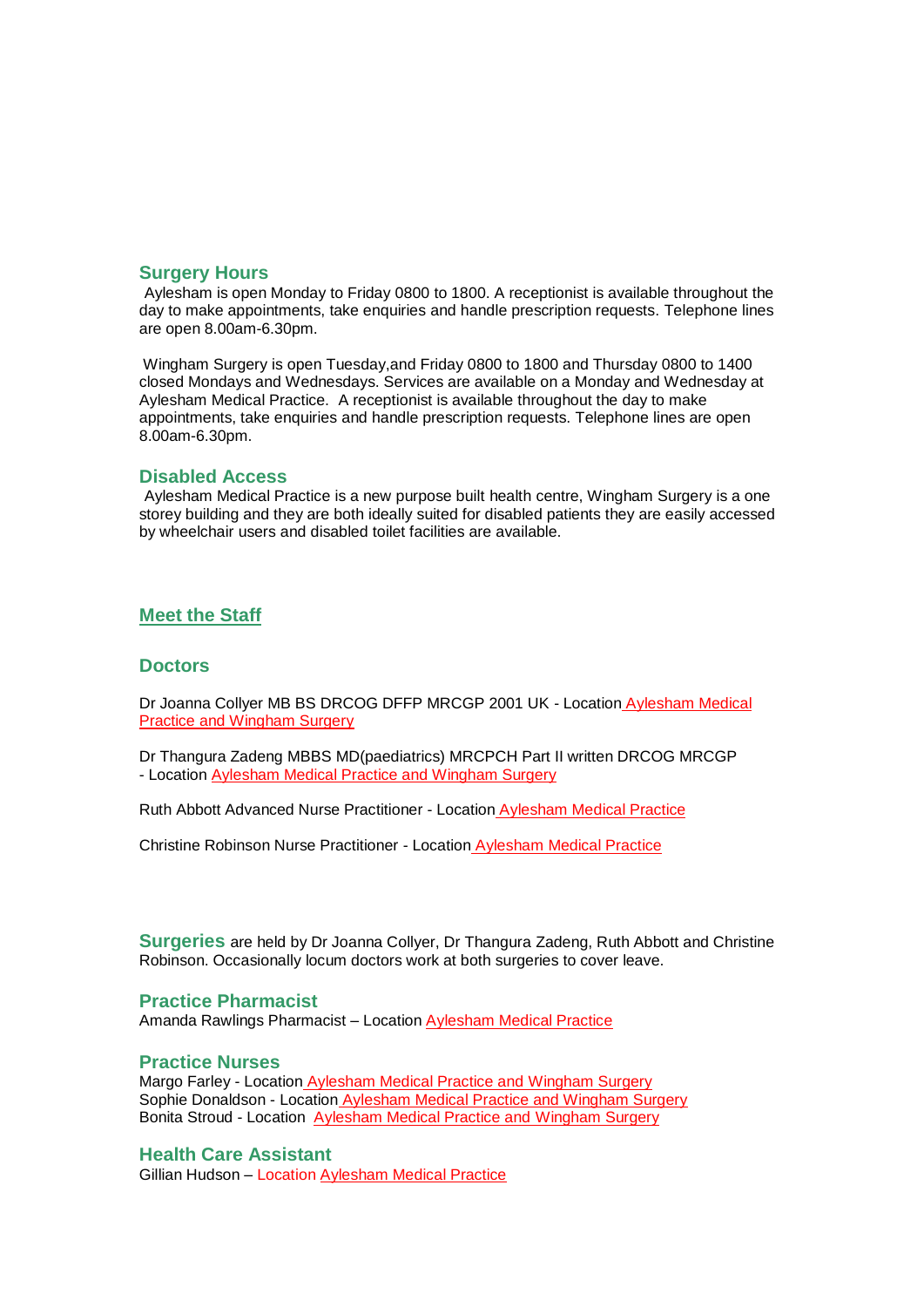**Management** Mrs Michelle Bosson Our Practice Manager who is based at Aylesham Medical Practice looks after the day to day management of both Practices. She will be pleased to discuss any non medical problems, deal with enquiries and receive suggestions for improving the services offered by the Practice.

Mrs Lynn Trunley-Smith Our Project Manager who is based at Aylesham Medical Practice and overseas the Quality and Outcomes Framework will deal with any concerns in the Practice Managers absence.

**Secretaries** We have one secretary who is based at Aylesham surgery who will help you with queries regarding hospital appointments and referrals.

**Receptionists** Our receptionists are always happy to help with any queries you may have. They have a difficult job dealing with telephone calls and enquiries so please be understanding. When telephoning for an appointment, advice or a home visit the receptionist may ask you for a few details. They have been trained to make these enquiries on our behalf to help us prioritise and offer you an appointment with the most appropriate person.

**Prescribing Clerks** We have trained staff that are responsible for the computerised repeat prescriptions. They check that prescriptions have the doctor's authorisation, are issued at the right time and may issue reminders about routine medication reviews. Please deliver your repeat prescriptions request to the surgery and allow 2 working days before the prescription is collected. You may put in a request for a repeat prescription up to 10 days before it is due.

#### **Clinics**

**GP/Nurse Practitioner clinics** We aim to offer appointments within 48 hours. You may be seen by a GP or Nurse Practitioner depending on who is on duty that day; if the Nurse Practitioner is unable to help they will ensure you are seen by the GP. There is a selection of afternoon appointments that are reserved for patients to book in advance the rest are released on the day. We keep emergency appointment slots open each day if you feel it is urgent.

**Practice Nurse Clinics** are held daily. Our Practice Nurses are available for advice on chronic disease management, health promotion, contraception and minor injury. Please ask one of the Receptionists if you require an appointment with the Practice Nurse. Appointments with a Practice Nurse may be booked on the day or in advance with the receptionist, subject to availability.

Our Health Care Assistant works under the supervision of our qualified nurses. She assists with taking blood tests, ECGs, blood pressure readings, urine testing, dressings, Influenza, B12 Vaccinations and other duties. Please ask one of the Receptionists if you require an appointment with the Health Care Assistant.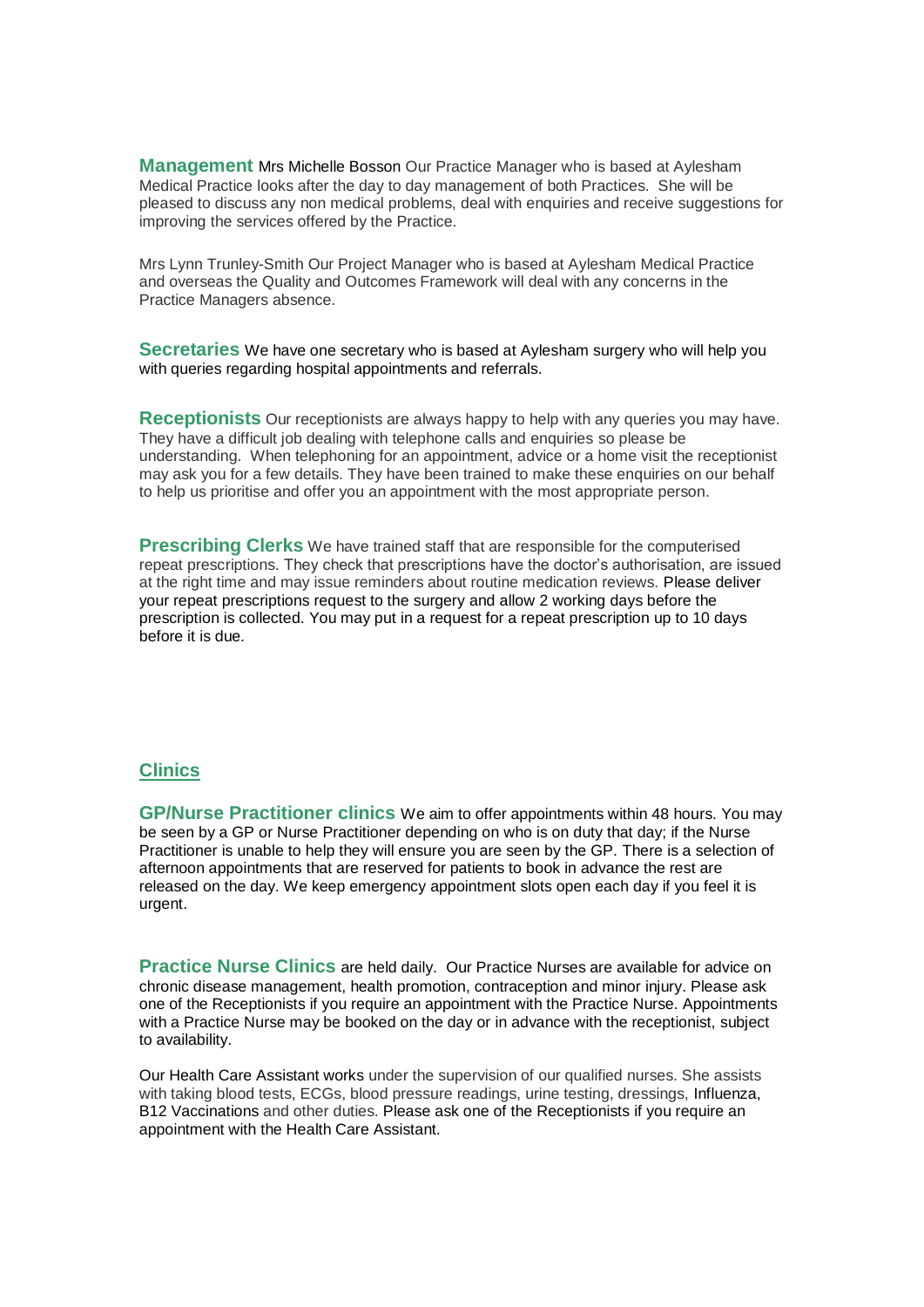**Childhood Immunisations and Child Health Surveillance** A Child Health clinic is run on a Tuesday afternoon in Aylesham by Dr Zadeng where the eight week baby check and first immunisations are done. All other childhood immunisations in Aylesham are performed by our Nurse Practitioner Christine Robinson on a Tuesday, Thursday and Friday lunchtime. For an appointment in Wingham please request an appointment with Dr Collyer or Dr Zadeng for an eight week baby check and also for the first immunisations. All other childhood immunisations in the Wingham Surgery are performed by our GP or the Nurse Practitioner Christine Robinson who is based at Aylesham Medical Practice. Please ensure that you bring the red immunisation record book with you or evidence of prior immunisations given at your last surgery.

**Diabetes Clinics** are run by our Practice Nurse on a Monday and Thursday afternoon or Tuesday morning in Aylesham and a special clinic is booked when needed on a Wednesday afternoon in Wingham. These include insulin initiation if necessary. The Paula Carr Trust Retinal Screening Service visits the Surgeries several times a year to screen our diabetic patients for the early signs of diabetic retinopathy.

**Minor Injury** We facilitate a walk in minor injury service for injuries that have occurred within the last 48 hours. You may telephone the surgery for advice regarding the injury if you are unsure weather you should attend the surgery or accident and emergency.

**Minor Surgery** is carried out at Aylesham Medical Practice by Dr Collyer when required.

**Adult Immunisation Clinics** including influenza, tetanus and polio boosters can be arranged by booking an appointment with the Practice Nurse. Please speak to your midwife and make an appointment with the practice nurse to discuss the whooping cough and influenza vaccination that is now recommended for pregnant women.

**Smoking Cessation** If you would like to stop smoking please contact the NHS Stop Smoking Service on 0800 4444 or ask the receptionist to fill in a referral form.

**Cervical Smears** are available as part of the well woman check in the nurse clinics. We advise all women to have a cervical smear every three years between the ages of 25 and 50 years and then five yearly up to the age of 64.

**Contraceptive Services** are available with either the Practice Nurse or the Doctors. If a woman requires an IUCD (coil) to be fitted or an SDI (implant), this can be arranged with our Practice Bonita Stroud or Dr Joanna Collyer at Aylesham Medical Practice. Emergency contraception can be obtained by making an appointment with the nurse/doctor.

**Warfarin Clinics** We undertake INR testing and dose adjustment for those taking Warfarin tablets on a Tuesday, Thursday and Friday at Aylesham Medical Practice and a Tuesday morning in Wingham Surgery. Please book an appointment at the reception.

**Respiratory Clinics** We also run respiratory clinics for those with Asthma or COPD (bronchitis or emphysema) where we undertake Spirometry (lung function testing).

#### **Services**

**Maternity Care** is provided by our Community Midwife. Antenatal clinics are held at the Aylesham Health Centre. Once it is confirmed you are pregnant, you will be given the information to register online with the midwife. If you do not have access to this facility you may leave your name and contact number with reception. The Midwife will then contact you within the next week to arrange a 'booking in' appointment.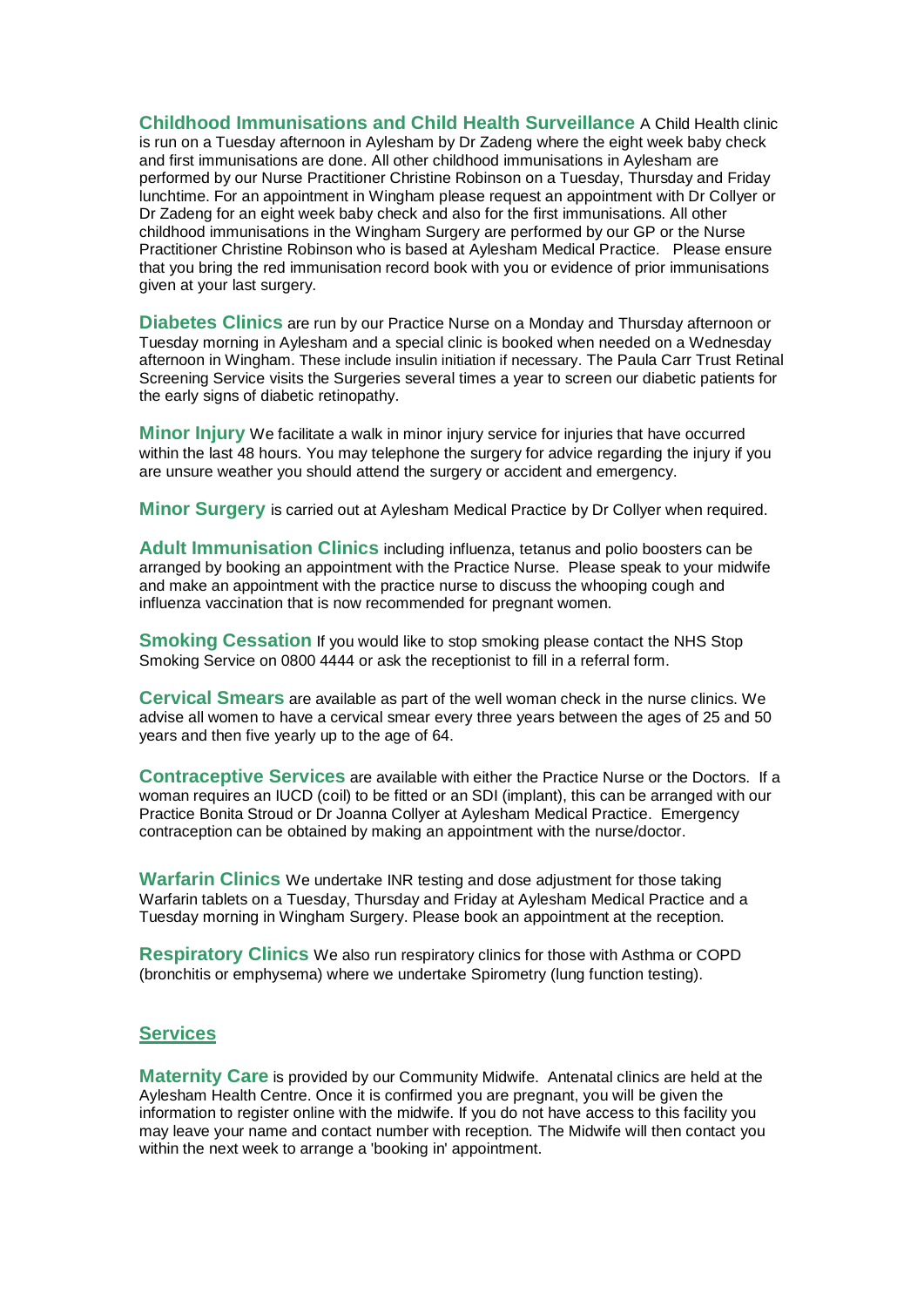**Counsellor** A counsellor can be seen once you have been referred by a doctor, you will be given a choice of counsellors that you will be able to select from.

**Physiotherapy** To see a physiotherapist at Aylesham Medical Practice you can now self refer by completing a form at the surgery reception. This will be past on to the physiotherapist who will contact you with an appointment time. The Doctor can refer you from Wingham Surgery for an appointment.

**Home Visits** are made at the discretion of the Doctor and are usually reserved for the terminally ill, very sick or housebound patients. We would generally expect patients to come to the Surgery whenever possible. The Surgery offers a more appropriate place for a consultation as facilities are available for thorough examination. Wherever possible requests for visits should be made prior to 11.00 a.m. Visits requested after this time will only be made in exceptional circumstances. When a home visit is required our receptionist are trained to ask for information so the doctor can determine its urgency. Please appreciate it is not always possible to interrupt a doctor for non urgent matters during surgery consultation times. The visits are shared between the doctors on duty and also the duty Paramedic Practitioner therefore it is not possible to request a specific doctor to attend.

**Emergencies and Out-Of-Hours Services** If you have an emergency during normal surgery hours telephone the normal surgery number and you will be put through to speak to a doctor if available, or the receptionist will take a message and the doctor will be contacted as soon as possible. In a life threatening emergency e.g. suspected heart attack or stroke you should dial 999. **Out-Of-Hours,** please telephone 111 to access medical assistance/advice.

**Repeat Prescriptions** If you have a medicine regularly your doctor will issue you with a computer request slip. Please hand in your computer slip or send in by post clearly indicating the items required. You must give at least **two working days** notice before collection. You may order your medication up to 10 days before it is due. **You may also sign up to our online services which will allow you to order your repeat medication on-line.** Please ask at reception you may need to provide photographic ID at the time of registering. Prescriptions will not be handed to anybody under the age of 14 years. We have arranged a prescription ordering and collection service with Boots in Ash, Canterbury Whitefriars and Aylesham. Please speak to the pharmacist for further information. Prescription requests cannot be made via the telephone to avoid error with complex or similar sounding drug names.

**Test Results** Please try to call after 9.30am to enquire about your test results as our reception staff will have more time to deal with your request. Note the practice has a strict policy regarding confidentiality and data protection and we will only release test results to whom they relate unless that person has given prior permission for the release of this data or they are not capable of understanding the results. Please ask at the time of the test how long it will be before the results are returned to the practice. You will be notified following your result if the Doctor needs to see you. If you are at all concerned please contact the surgery to see if your results are back.

**Patient Group Meetings** The surgery has a patient forum which always welcomes new members. The forum meets approximately four times a year on a pre arranged date. The forum aims to give our patients the opportunity to have their say about the services the surgery provides and to keep members up to date with new developments etc. The minutes of the forum meetings are always available in the reception waiting area. If you are interested in joining, please contact Lynn on 01304 840415 for further details.

**Choice** If your doctor feels you need to be seen in a hospital you will be offered a choice of where you can be seen. This will be the various local hospitals and further afield and also includes the NHS funded private sector services. Access to choice may be made when you discuss the referral with your doctor or via choose and book, telephone or computer systems.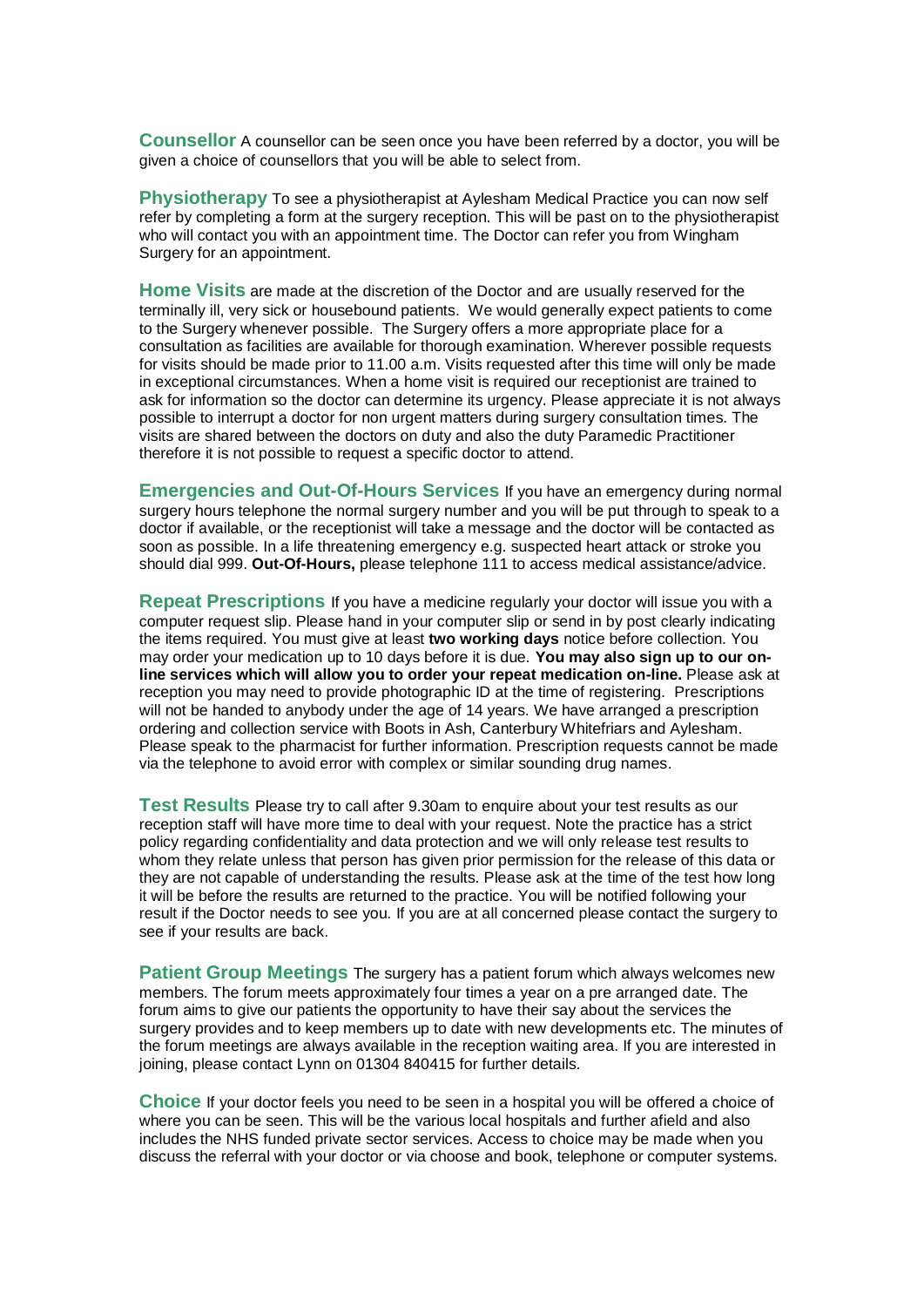**Data Confidentiality** The surgery is registered with The Data Protection Registry; as such all patient information is obtained and processed within the law. It is bound by confidentiality and conforms to the provisions of the Data Protection Act. Everyone working within the NHS has a legal duty to keep information about you confidential. Information held on your records may be shared with other Health Care Professionals on a "need to know" basis. Regarding your current continuing care we would always seek your written consent before releasing information to third parties. We believe that most of our younger patients are competent enough to make an informed choice on their own and we would usually encourage them to discuss matters with their parents. In very rare circumstances if the young person is considered to be at risk, it may be necessary to disclose information to a third party. If you would like to speak to a receptionist privately please ask at reception.

**AccessTo Medical Records** All patients are entitled to have access to their medical records. If you wish to see your notes please make an appointment with the Practice Manager, Mrs Michelle Bosson, on 01304 840415.

**Patients Rights and Responsibilities** We endeavour to offer high standards of medical care. Patients should expect a courteous and prompt response to needs with urgent problems and offered a contact with a doctor within 24 hours if requested. Patients may see whichever doctor they wish subject to availability, but we prefer you to stay with one GP with a particular problem. Patients can expect confidentiality and be involved with the choice of treatment. It is the patient's responsibility to keep appointments and to arrive on time. If for whatever reason it is not possible to keep an appointment, patients should telephone to inform us. We actively monitor patients who fail to attend their appointments or who arrive late. For those patients who persistently **Do Not Attend** appointments we may exercise our right to remove you from our register following a written warning.

**Zero Tolerance** We shall not tolerate violent or abusive behaviour to any member of our team. We also do not expect dishonesty from patients. We reserve the right to remove patients from our list or we may suggest patients re-register with another practice if the relationship seems to be breaking down.

**Suggestions And Complaints** Suggestions from patients to improve our service are welcomed and will be passed on to the Practice Manager. Complaints are taken very seriously by our Practice and we have established with the appropriate guidance the Practicebased complaints procedure in order to respond quickly, sympathetically and fully to any complaint made. If you wish to make a complaint, please contact the Practice Manager, Michelle Bosson, on 01304 840415 or in writing at Aylesham Medical Practice, Queens Road, Aylesham Canterbury Kent CT3 3BB. If you are seriously unhappy with us or the service we provide you have the right at any time to leave our list and register with another Practice.

**National Programme For InformationTechnology** Your medical records are held on a stand alone computer system which can only be accessed by members of the surgery team. Your name and address details are held centrally on the Connecting for Health computer system or "National Spine". The government is rolling out a National programme to have everyone's important clinical information available via the National Spine and our practice is taking part by uploading patient records to the spine unless you inform us that you do not wish to have your records uploaded. This means that should you need to be seen in an emergency away from the practice, but in England, your up to date medical history will be available at the time. At the moment it is everyone's right to opt out of this "summary care record" should they wish to do so. Opting out does not remove your right to have electronic transfer of prescriptions or any other aspect of your care. For further information please see [www.healthspace.nhs.uk](http://www.healthspace.nhs.uk/) or ask at reception.

**Freedom of Information – Publication Scheme** The Freedom of Information Act 2000 obliges the practice to produce a Publication Scheme. A Publication Scheme is a guide to the 'classes' of information the practice intends to routinely make available.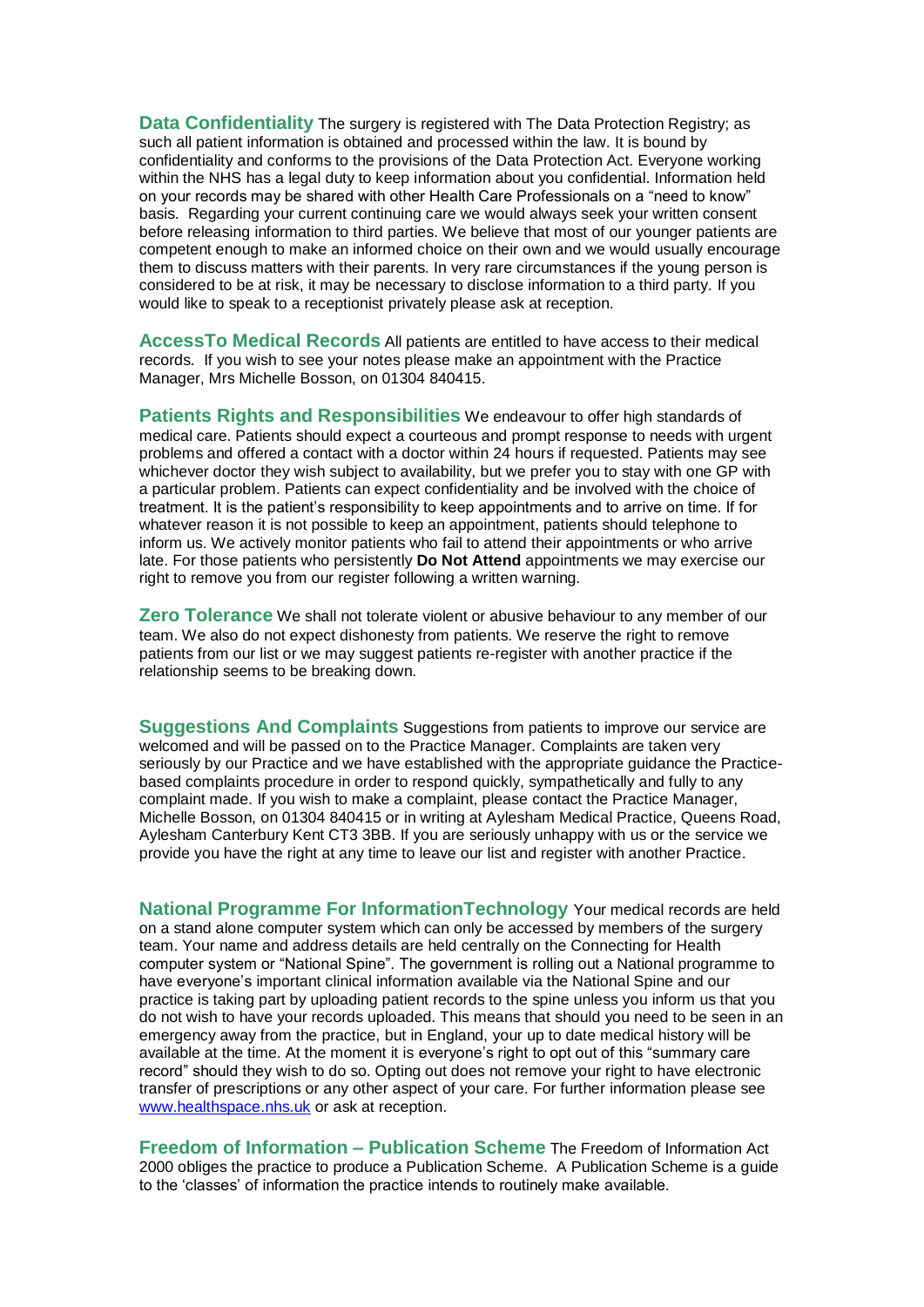**Infection Control** The practice takes the risk of cross infection very seriously. If you feel that you may have an infectious condition please let the staff know so that they can make arrangements to limit the risk of spreading. Most cross infections including Flu and Respiratory infections are dramatically reduced by simple hand washing with soap and water.

**Contact Details** please ensure you provide us with up to date contact details to include your home, mobile telephone numbers and email address. Also the details of a carer/next of kin should you have one. We are now using a text message reminder service so that patients who have given us their mobile number receive a reminder of any appointments they have booked with the practice.

**Consent** patient consent is required on every occasion the doctor wishes to initiate an examination or treatment or any other intervention except in an emergency. Consent can be verbal, written or implied. The provision of sufficient accurate information is an essential part of seeking consent.

The clinician who recommends the patient should undergo an intervention should have the responsibility for providing the explanation to the patient and obtaining the patients consent. There is no legal requirement to obtain written consent but any discussion should be recorded in the patient's medical notes.

Examples of requirement of written consent are:

- Childhood vaccines
- Minor surgery procedure
- Flu vaccination
- Sending the patients' medical information to an outside agency

Patients must be given the opportunity to withdraw their consent at any time as long as they have the capacity to do so.

Any competent adult patient can refuse consent to treatment. Clinicians must respect a refusal of treatment if the patient is an adult who is competent, properly informed and is not being coerced. Where the patient is under 18 years old and is unable to consent either because of lack of capacity or because of illness, anyone with parental responsibility for that child can provide consent.

**Care Data** How information about you helps us to provide better care

Confidential information from your medical records can be used by the NHS to improve the services offered so we can provide the best possible care for everyone.

This information along with your postcode and NHS number but not your name, are sent to a secure system where it can be linked with other health information.

This allows those planning NHS services or carrying out medical research to use information from different parts of the NHS in a way which does not identify you.

**You have a choice**. If you are happy for your information to be used in this way you do not have to do anything.

If you have any concerns or wish to prevent this from happening, please speak to practice staff or ask at reception for a copy of the leaflet "How information about you helps us to provide better care".

**Accessible Information** Do you have any personal specific information or

communication needs? If so, please make us aware so that we can ensure we communicate with you in an appropriate way.